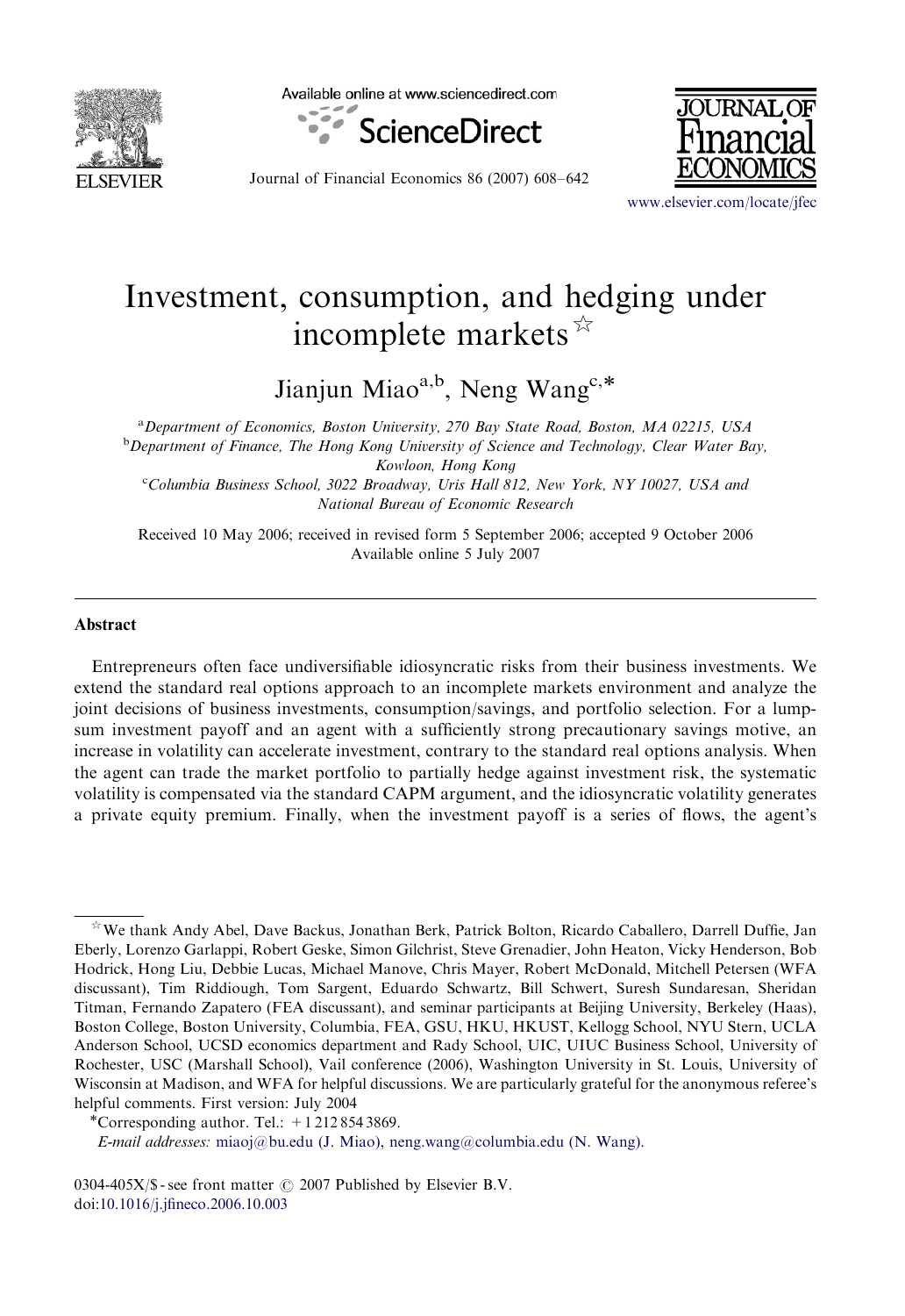idiosyncratic risk exposure alters both the implied option value and the implied project value, causing a reversal of the results in the lump-sum payoff case.  $\odot$  2007 Published by Elsevier B.V.

JEL classification: G11; G31; E2

Keywords: Real options; Idiosyncratic risk; Hedging; Risk aversion; Precautionary savings; Incomplete markets

## 1. Introduction

Real investment activities play a fundamental role in the economy. A real investment typically has three important characteristics. First, it is often partially or completely irreversible. Second, its future rewards are uncertain. Finally, the investment time is to some extent flexible. In the last three decades, a voluminous literature has developed that aims to study the implications of these three characteristics for the real investment decision.<sup>1</sup> A key insight of this literature is to view an investment decision as an Americanstyle call option, where ''American style'' refers to the flexibility of choosing the time of option exercise. Based on this analogy and the seminal contributions to option pricing by [Black and Scholes \(1973\)](#page--1-0) and [Merton \(1973\),](#page--1-0) we can apply financial option theory to the irreversible investment decision. This real options approach to investment has become a workhorse in modern economics and finance.

The real options approach relies on one of the following assumptions: (i) the real investment opportunity is tradable; (ii) its payoff can be spanned by existing traded assets; or (iii) the agent is risk neutral. However, these assumptions are violated in many applications. For example, consider entrepreneurial activities. Entrepreneurs combine their skills with their business investment opportunities and ideas to generate economic profits. While entrepreneurs might have valuable projects, these projects might not be freely traded or their payoffs might not be spanned by existing assets because of liquidity restrictions or the lack of liquid markets. These capital market imperfections could be due to moral hazard, adverse selection, transactions costs, or contractual restrictions. Thus, investment opportunities can have substantial undiversifiable idiosyncratic risks. Entrepreneurs' wellbeing depends heavily on the outcome of their investments. Moreover, entrepreneurs' attitudes towards risk should play an important role in determining their interdependent consumption, savings, portfolio selection, and investment decisions.<sup>2</sup>

While entrepreneurial activities have other important dimensions such as how much to invest and how to finance the investment project, we focus on the investment timing aspect of entrepreneurial activities. We extend the standard real options approach to analyze the implications of uninsurable idiosyncratic risk for this decision, using entrepreneurship

<sup>&</sup>lt;sup>1</sup>[Arrow \(1968\)](#page--1-0) and [Bernanke \(1983\)](#page--1-0) are among the early contributions on irreversible investment. For early stochastic continuous-time models, see [Brennan and Schwartz \(1985\),](#page--1-0) [McDonald and Siegel \(1986\)](#page--1-0), [Pindyck](#page--1-0) [\(1988\),](#page--1-0)and [Bertola and Caballero \(1994\)](#page--1-0). [Abel and Eberly \(1994\)](#page--1-0) provide a unified model of (incremental) investment under uncertainty. [Dixit and Pindyck \(1994\)](#page--1-0) provide a textbook treatment of important contributions to this literature.

<sup>&</sup>lt;sup>2</sup>There is a fast-growing literature on empirical evidence for entrepreneurship. See [Gentry and Hubbard \(2004\)](#page--1-0), [Heaton and Lucas \(2000\),](#page--1-0) and [Moskowitz and Vissing-Jorgensen \(2002\),](#page--1-0) among others.